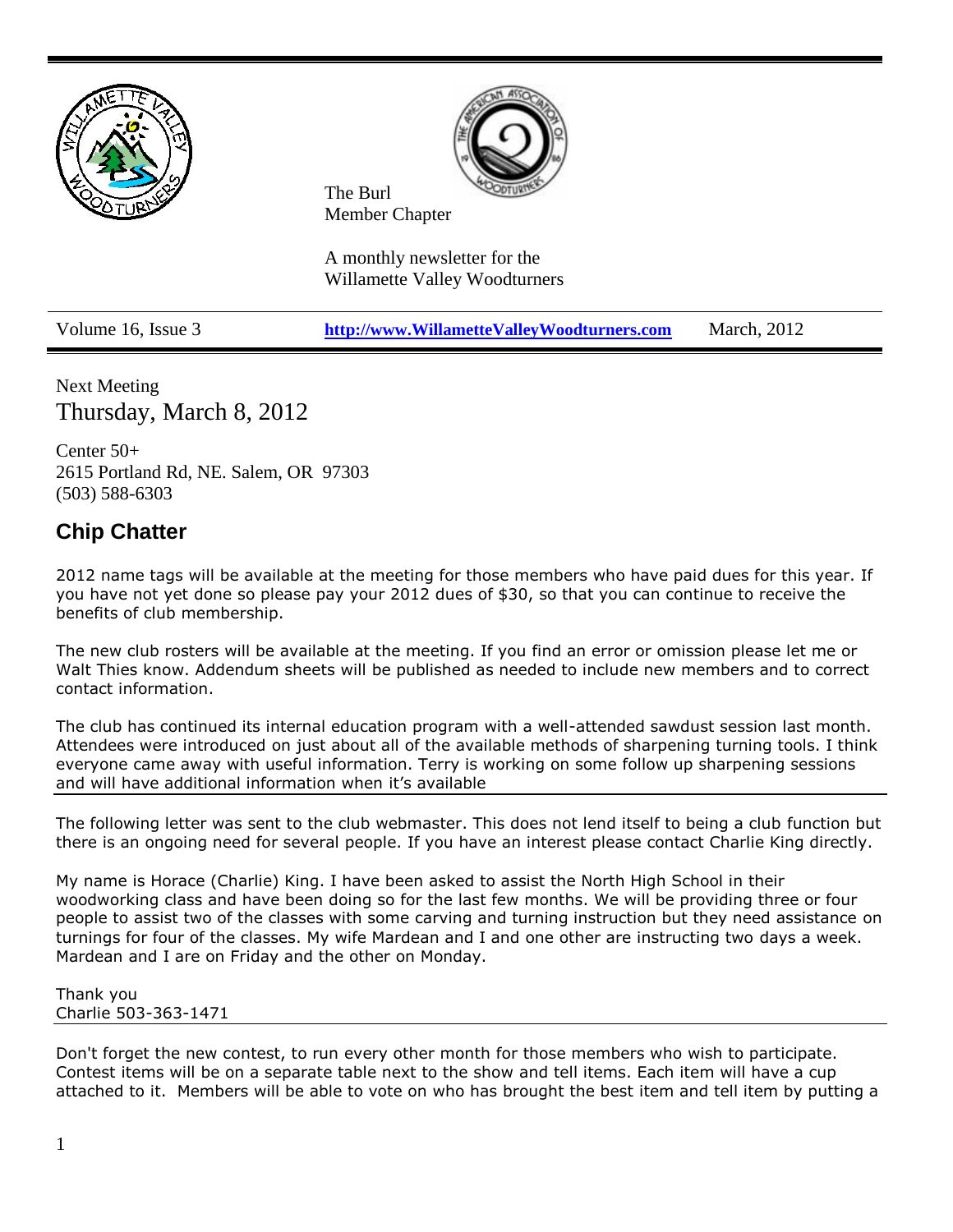ticket in the cup. The cup with the most tickets will win and the owner will receive a \$20 Craft Supply discount. This month the contest item is a box. For May we will be doing bowls.

### **Club hats**

New hats are available for those members who wish to purchase one. The price will be \$15.

### **New Members**

I would like to welcome three new club members:

- 1. Merle Hood and his wife Susan. They live in Keizer.
- 2. Ron Parvin and Tater Kapan. They live in Salem.
- 3. Robert Chandler and his wife Andrea. They live in Salem.

Keep the chips flying

Bruce Stangeby, President

### **MARKET PLACE**

The 1st Annual Woodturners Show and Sale will be held at the Fred Oldfield Western Heritage & Art Center in Puyallup, WA. It will run from March 17th - April 1st. We would truly appreciate it if you would share this information with all of your members. We would be happy to send you invitations and information for your members if needed. This information is also on our web site: fredoldfieldcenter.org. Please email or call with any questions you may have and we will look forward to working with you on this exciting project. Regards, Joella Oldfield

Joella Oldfield Director Fred Oldfield Western Heritage and Art Center PO Box 1539  $\sim$  Puyallup, WA 98371 fredoldfieldcenter.org 253-445-9175

Hi Willamette Valley Woodturners,

North Woods is having a Warehouse Sale and Open House March 31st, Saturday, 9-5. Mike Meredith will be doing a turning demonstration, and there will be milling demonstrations at 10 and 2. We'll have deals and unadvertised specials, and refreshments.

Since last time we have a much larger stock and variety; including Cherry, figured Black Walnut, Big Leaf Maple burl of all sizes, flame box elder, madrone; kiln dried lumber and other goodies.

We'd like to extend a special welcome to you, our almost-local turning group! If you could be so kind to announce it at your next meetings, or include in your newsletter, we'd appreciate it.

Susan Curington North Woods,.LLC PO Box 808 Forest Grove OR 97116 [800-556-3106](tel:800-556-3106) [www.nwfiguredwoods.com](http://www.nwfiguredwoods.com/)

A final reminder that the Northwest Washington Woodturners will be hosting *A DAY WITH AL STIRT* on March 10 in Anacortes, WA. We invite you to join us and share in this informative day. Al will be discussing and demonstrating the details of how he creates his unique turned bowls and platters as well as discussions and slide show of his work and inspirations.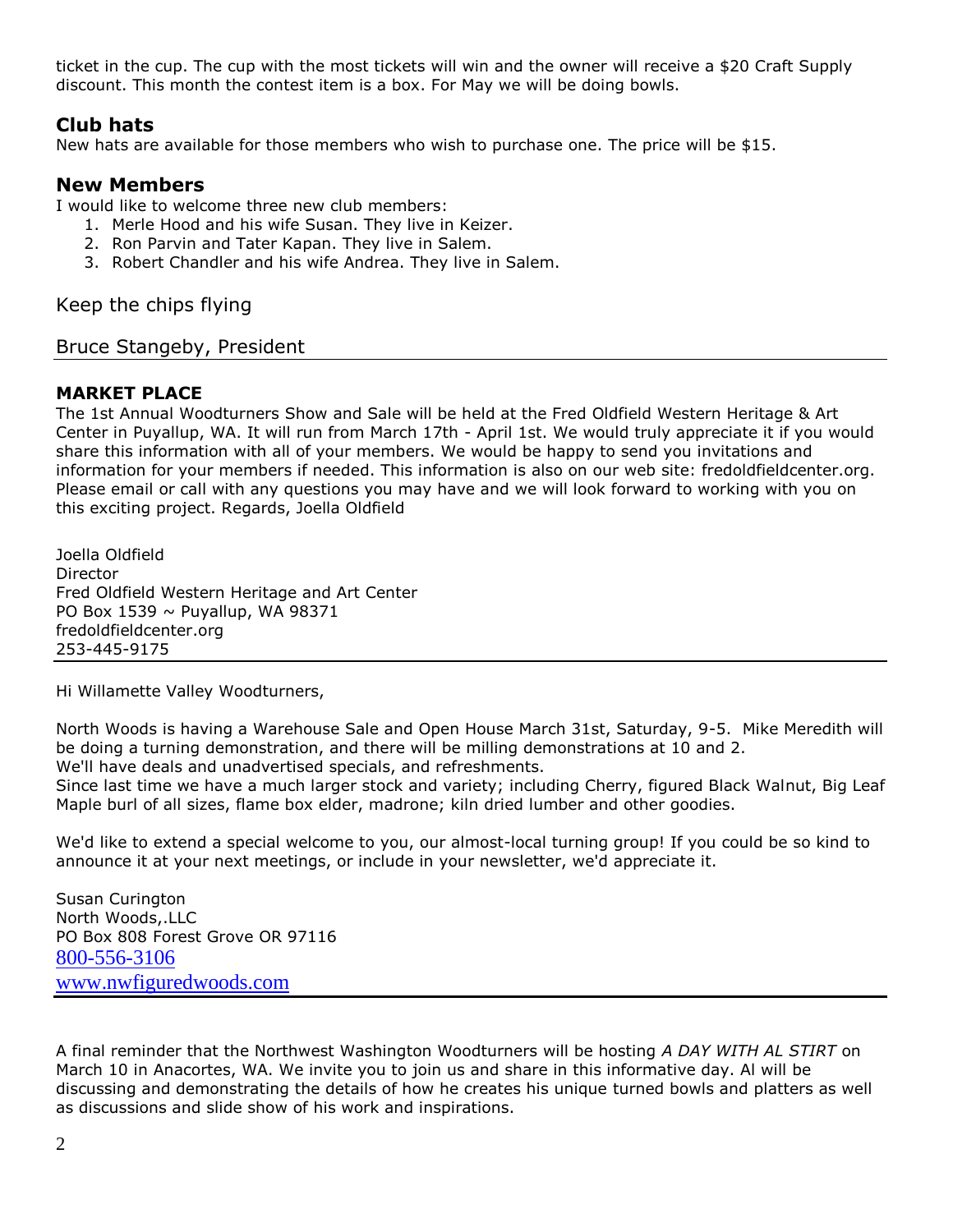Preregistration is only \$40 and includes snacks, beverage and lunch. If it is too late to mail in your registration fee you are welcome to call or email me with your registration info and then pay when you arrive on the 10th.

[Please click here](http://r20.rs6.net/tn.jsp?et=1109394738175&s=9738&e=001rJ6wo0lpmaNGE4SkQBtERATM3Q36Txf3497qP8Fh4duy-luzob8tW1h8bAIL82Q7ucxGhZFwjfo8xVA9w92vNqXNztgA2jHFdXSyTlVok47nOPNoLkkELSfxOT7r67ihC5I4ytfUOweTB89Ls4wdKTiBctf7N6-WtmxPkUYfaOdd5tnG_SfvGNxe06U16rMNTtOCrXgCrfk=) to find all the relevant information. If you are unable to open the attachment or have further questions please feel free to contact me.

The Anacortes area is a wonderful place to spend a weekend. If you will be staying in our area overnight, a list of accommodations including hotel/motel, B&B and RV is available upon request.

We look forward to seeing you on March 10th!

Rick Anderson President, Northwest Washington Woodturners [President@NWWWT.org](mailto:President@NWWWT.org) (360) 319.7600

## Club Business **Current & Upcoming Events**



### **March Demonstration** (Thursday, March 9. 2012)

Presenter: Larry Miller, Olympia, WA. Topic: Stacked boxes and demo on the Klein Threading jig.

"What started as a hobby has turned into an addiction," but hopefully after looking at Larry's web site you'll agree it's one of the better addictions. He creates wood products that he calls "functional art", or in other words everything Larry makes has not only a function, but also shows off the beauty of the wood. All the wood he uses comes from trees that have been removed for environmental purposes or from recovered "fire wood". These one-of-a-kind works of art last generations as evidenced from the first salad bowl he created for his mother in high school about 50 years ago and as functional today as it was then.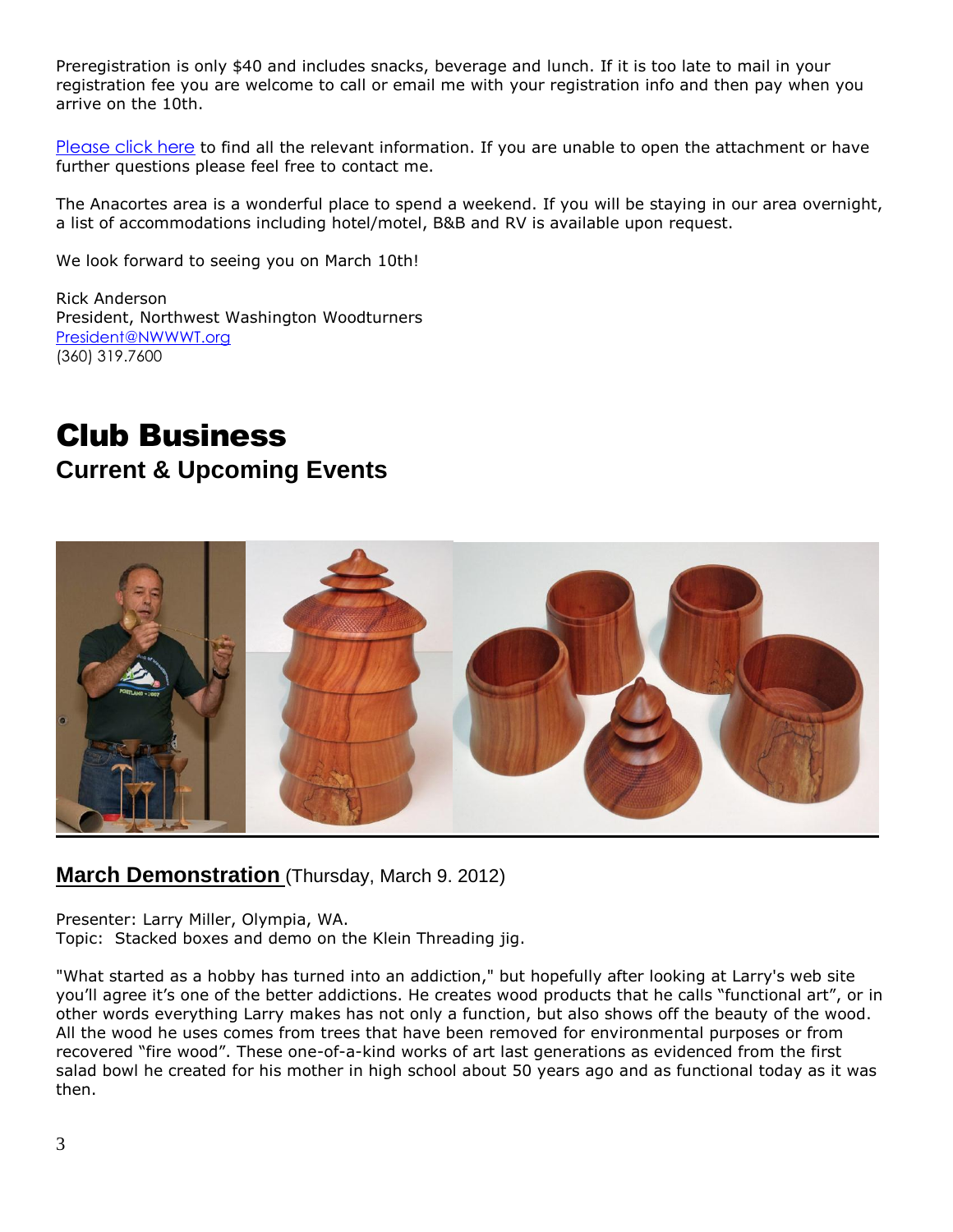Larry is also involved with the American Association of Woodturners youth program. At the annual AAW symposium, vendors donate 25 woodturning stations (lathes, tools, safety gear, chucks) and classes are conducted by experienced woodturners to up to 25 students at a time. Then when the symposium is over, the 25 woodturning stations are given to 25 lucky students whose names are drawn out of a hat. This is a great program. There are usually between 60 and 100 youth enrolled in the program at each symposium.



*March Workshop:* As an impromptu event, Larry is offering two one day workshops on turning and dyeing a ceremonial urn. Currently we have 4 people signed up for each workshop. Larry's day rate is \$450.00, so trying to keep costs down, we need only 5 people for each workshop, then the cost will be \$90.00. So, please, two more volunteers.....one for Friday and one for Saturday.

Larry will be providing the needed dyes and we will have a couple different hollowing systems available, feel free you bring your own system.

#### Workshop on Urns

This workshop will focus on the layout, design, volume requirements and embellishment considerations in the making of cremation urns. We'll also review threading techniques and other options for securing the top onto the urn.

Tools/supplies required:

- Hollowing tool of choice with the ability to hollow to about 5" safely the workshop will focus on the above characteristics rather than create a full sized urn in the class, with the goal of the student being able to replicate the techniques in their own shop where deeper hollowing tools are available.
- Bowl gouge
- Detail spindle gouge
- Round nose scrapper
- Parting tool
- Skew
- Spindle roughing gouge
- Thin super glue
- Super glue accelerator
- Dyes if available, but I'll be bringing some for use
- Various grades of sand paper 120g through 600g
- Four jaw chuck or face plate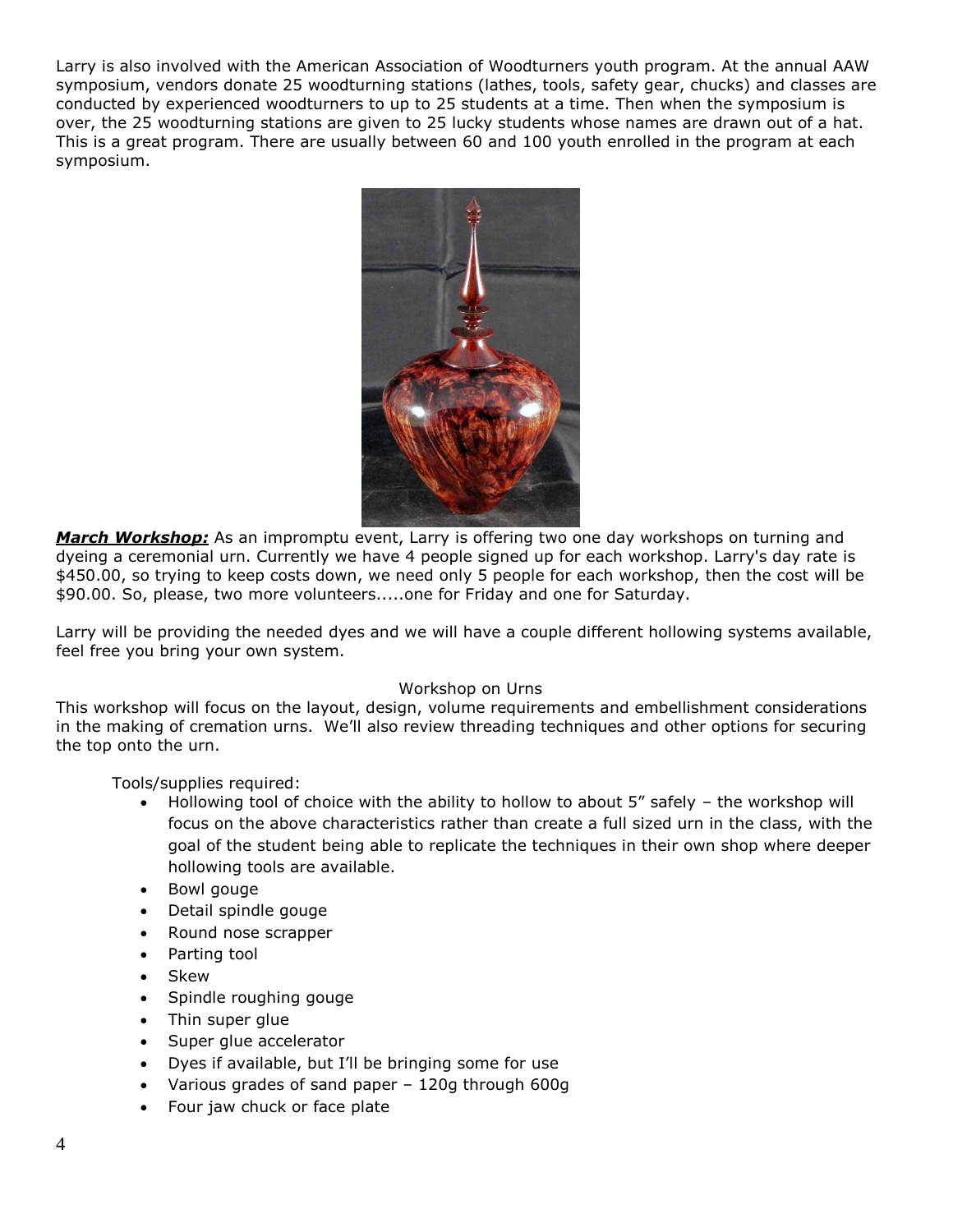- Beading tools or other embellishing tools such as the Sorby or Wagner texturing tool, etc.
- Safety gear

Wood requirements:

 1-2 pieces per student at least 5" in diameter by at least 8" in length, reasonably dry so there is limited movement when completed

Other requirements:

- Air compressor
- Band saw
- Denatured alcohol for mixing dyes
- Jet Mini lathe for the threading jig

**April Demo**: Terry Gerros attempts Keith Gotschall's Secret Salt Shaker. Wear your safety gear for this one. A fun little project with lots of potential.

**May Demo**: OK, you were tortured by the April demo, so now is your reward for putting up with the mundane. Soren Berger, New Zealand with be here for a club demo, Friday all day demo and Saturday/Sunday workshop. TBD.

# Membership Rewards (sorry, available to club members only)

### *Library*

A friendly reminder to members with books and /or videos checked out from the library. Please return them at this next meeting.

### *Wood Gathering*

Sign-up sheets will be available to indicate your availability to help with wood gathering. Anyone who learns of a tree or log that is available to the club should notify Jerry Lelack (503 510-1577) or Bob Hutchinson (503 508-3279). The intent is to gather wood, process it to usable pieces, store it at the home of Terry Gerros', and then make it available to members. Terry can be reached at 503 580-5013.

-----------------------------------------------------

**From Terry Gerros**: Hey all, as many of you know Mike Smith and I hauled a small boat load of wood to SWAT at the end of August. Many of you took advantage and bought some blanks from Mike. Before we left, I talked Mike into leaving a number of turning blanks to sell to the members of our club. Currently I have Ambrosia maple, Honey Locust, Mineral stained Poplar and a few other species available. There are some really nice blanks available in many different sizes. Mike also has left several sections of Maple burl logs. The log sections are at my place and have the price painted on them. If you have an interest, let me know and we can make arrangements for you to come by and take a look. I have a chainsaw large enough to cut these log sections so you can handle them. They are loaded with burls and you won't be disappointed. Give me a call on my cell: 503-580-5013.

I am now a distributor for Stick Fast CA glue, Sharpfast Sharpening system, and Holdfast vacuum chucking system. Current club members are offered a 10% discount on purchases. Price list will be available later.

#### **Sawdust Session update**:

We had on the order of 15 members participated in the Feb. 25 sawdust session on sharpening jigs and freehand grinding. The members got a chance to use the various systems and Nick gave a nice presentation on how to freehand grind. Although things seemed to go rather well, a discussion amongst a few revealed it could have gone much smoother if we segregated into different groups. To this effect, we will now be offering not only classes on freehand grinding, but also sharpening classes using the various jigs available. Terry Gerros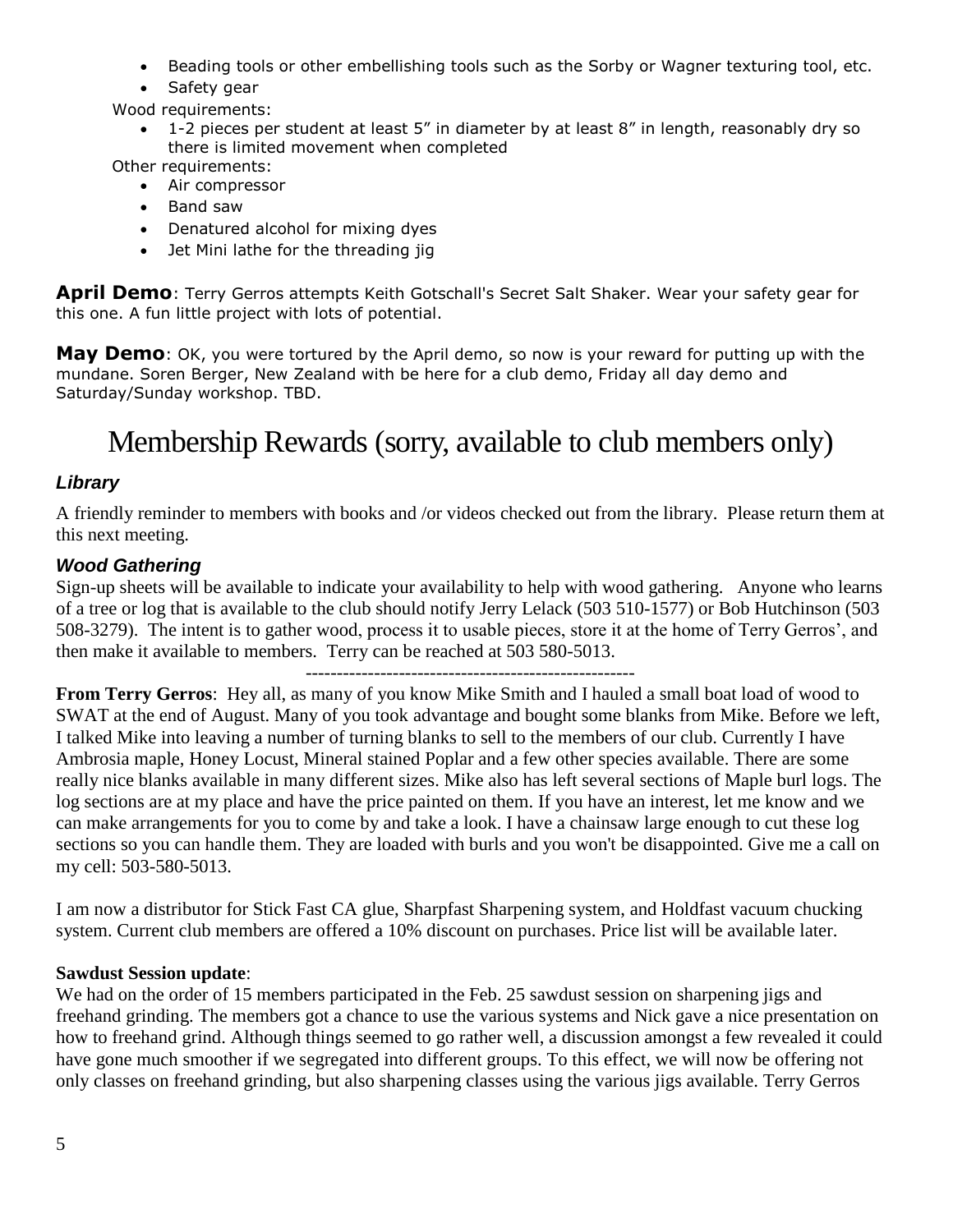will offer jig sharpening classes for those interested, especially those new to turning. IF you have an interest, please put your name on the sign up sheet.

### *Supplies*

The club purchases a few supplies in bulk and sells it to members at club cost. We routinely have superglue (\$5), black or brown superglue (\$10) accelerator (\$6) and Anchor Seal (\$10/gal). Recently the club purchased a small supply of half round protractors (\$6) used to measure the angle ground on a tool, HSS rods (\$3)  $\frac{1}{4}$ " x 8" used to make the round skews demonstrated by Bill McCoy at the October meeting, and depth gauge (\$5). Bob Quadros will have the resale items still available at the meeting. Please bring the correct change for the items you want.

### **Club Member Discounts**

- From Terry Gerros: Club orders will be going out on **March 12th**. If our order equals or exceeds \$1,000, Craft Supply gives us a 13% discount plus free shipping. If you order from the sales items, you will receive the club discount in addition to the sale discount, making many items available at very attractive prices.
- Club members are registered with Klingspor's Woodworking Shop at [www.woodworkingshop.com](http://www.woodworkingshop.com/) or 800-228-0000, they have your name and will give you a 10% discount.
- Hartville Tool will give club members a 20% discount for the next year and a 15% discount after that: [www.hartvilletool.com](http://www.hartvilletool.com/) or 800-345-2396
- If you show your club card at checkout time to the cashier at Woodcraft in Tigard they will give you a 10% discount (may not apply to some machinery).
- Exotic Wood is offering a discount of 15% off any orders placed at: [www.exoticwoodsusa.com](http://www.exoticwoodsusa.com/). (This includes sale items and free shipping on orders over \$300). Use promo code ewusaAAW
- Gilmer Wood now offers our club a 10% discount on purchases made there. If you haven't been to Gilmers, it is well worth the trip to Portland, if only to make your mouth water and make you cry if you leave empty handed.
- North Wood Figured Wood can be viewed at North Woods Figured Wood. Here's our website [www.nwfiguredwoods.com](http://www.nwfiguredwoods.com/) . Please take a look! We're happy to offer you our courtesy 15% discount. Anyone from our club can simply type in "WOODTURNERS" at check out to receive the sale price. No minimum purchase. We've got beautiful Big Leaf Maple, Black Locust, Madronne, White Oak, Ash, Elm and Yew.....turning blanks, slabs, burls and lumber.

Burl is a Publication of the Willamette Valley Woodturners

|                                                                                                   | Coordinators | Walt Theis (Steam Up)                  |
|---------------------------------------------------------------------------------------------------|--------------|----------------------------------------|
| <b>Bruce Stangeby</b>                                                                             |              | <b>Bob Hutchinson (State Fair)</b>     |
| <b>Terry Gerros</b>                                                                               | New Members  | <b>Bob Garvey</b>                      |
| Rick Lyle                                                                                         |              | <b>Tom Morrison</b>                    |
| Elling Hoem                                                                                       | Facilities   | Dave Hanselman                         |
| Jerry Lelack                                                                                      | Calling Tree | Carl Rodney                            |
| <b>Bob Hutchinson</b>                                                                             |              |                                        |
| <b>Non-Executive Positions</b><br><b>Bob Thompson</b><br>Ron Fox<br>Jerry Lelack<br>Pete Peterson | Video        | Nick Stagg<br>Jeff Zens<br>Larry Curry |
|                                                                                                   |              |                                        |